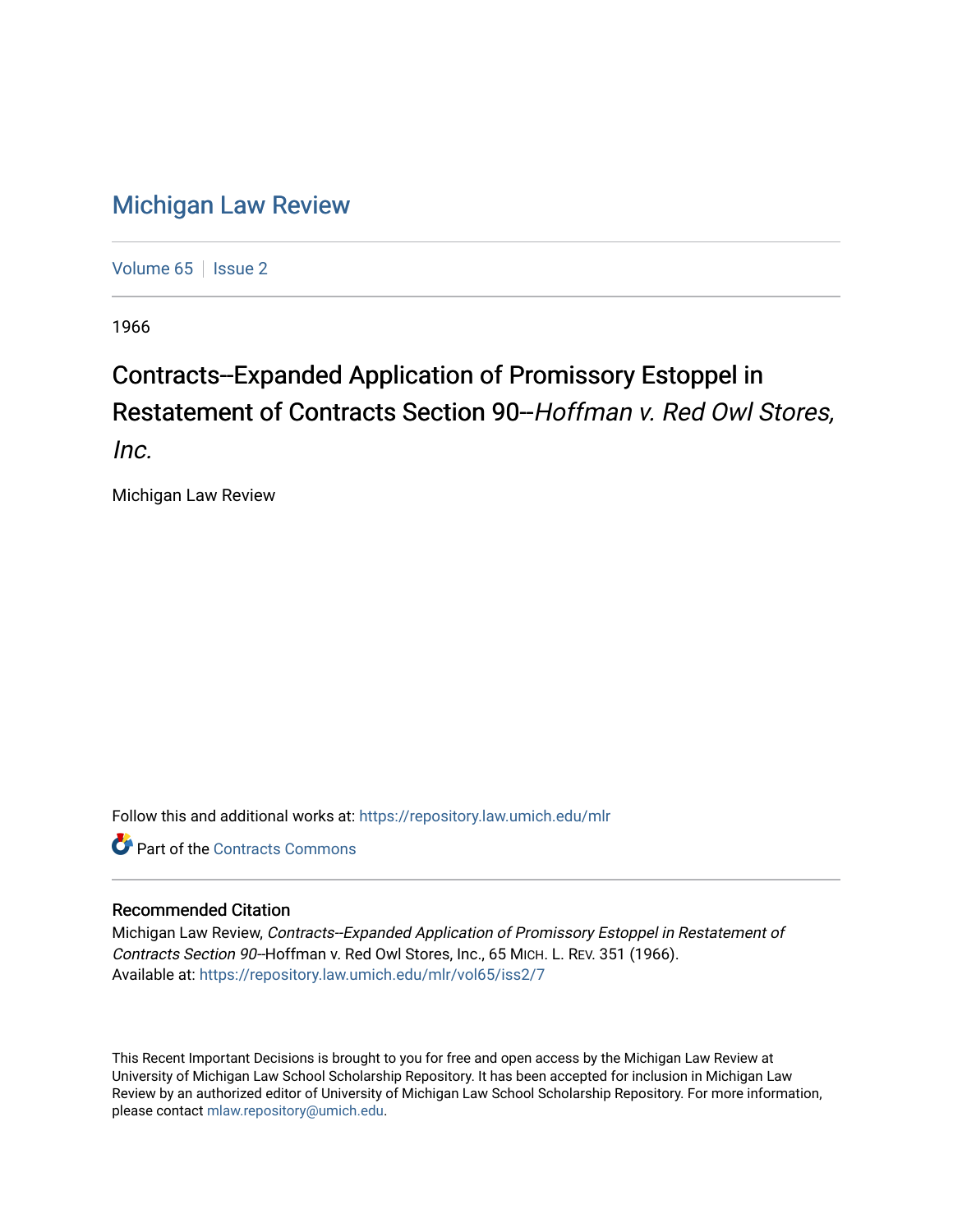## CONTRACTS-Expanded Application of Promissory Estoppel in Restatement of Contracts Section 90 *-Hoffman v. Red Owl Stores, Inc.\**

Plaintiff sought a franchise for a Red Owl supermarket and was told by an agent of the defendant that \$18,000 would be sufficient to finance such a venture.<sup>1</sup> Acting on the advice of the agent, plaintiff purchased a small grocery store so that he could gain experience in food store management. Having been assured that "there would be no problems in establishing him in a bigger operation,"2 plaintiff sold this store after three months of doing business and realized a net profit of approximately \$500 on the purchase and sale. In further preparing for the franchise, plaintiff sold a bakery which he and his wife had operated for five years,<sup>3</sup> secured an option to purchase land for the proposed supermarket,<sup>4</sup> and rented a home close to the proposed site. Subsequently the defendant insisted that plaintiff make an initial investment of \$34,000-a substantial increase from the \$18,000 figure originally quoted. The plaintiff terminated negotiations and brought suit to recover the damages he had sustained in reliance on the defendant's representations. The trial court awarded the plaintiff damages for the loss on the sale of his bakery, his rental and moving expenses, and the cost of the land option. Plaintiff's claims for losses resulting from the sale of the

2. Principal case at 688, 133 N.W.2d at 269.

ó

<sup>• 26</sup> Wis. 2d **683,** 133 N.W.2d 267 (1965) [hereinafter cited as principal case].

<sup>1.</sup> Since the defendant was located and incorporated in Minnesota, its negotiations with the plaintiff in Wisconsin were conducted by various representatives. There being nothing in the case to suggest that the agents exceeded their authority, no mention will be made of the agency relationships.

<sup>3.</sup> The defendant's agent told plaintiff and his wife that "they would have to sell their bakery business and bakery building, and that their retaining this property was the only 'hitch' in the entire plan." Principal case at 688, 133 N.W.2d at 270.

<sup>4.</sup> The option was taken after the **defendant's** agents represented that everything was all set. Principal case at 688, 133 N.W.2d at 270. The presence of such unequivocal statements in the principal case, see notes 2 & 3 *supra* and accompanying text, was important in establishing that plaintiff's reliance was reasonable and foreseeable.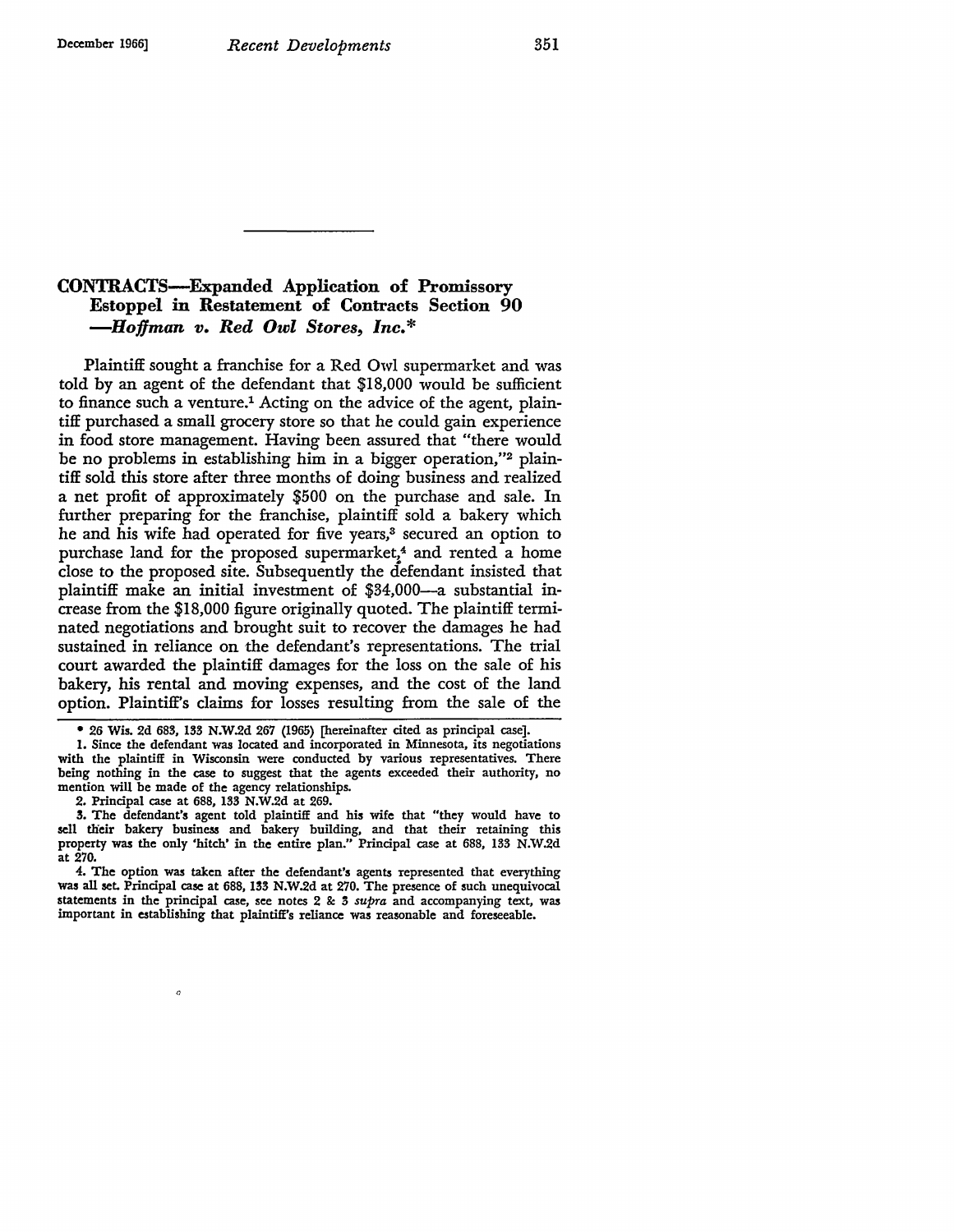grocery store were allowed in part, for the court permitted recovery of the difference between the sales price and the market value of the store, but refused to award future profits. The Supreme Court of Wisconsin, endorsing for the first time the principle of promissory estoppel incorporated in section 90 of the Restatement of Contracts, *held,* affirmed. Notwithstanding its conclusion that the defendant had acted in good faith, that is, defendant's original representations had not been made with an intent not to perform, the court found the plaintiff's reasonable and foreseeable reliance on defendant's representations was of such a nature that injustice could be avoided only by protecting that reliance interest.

The protection of reliance interests is not a modern concept; it is substantially coincident with the old action of assumpsit which provided for the enforcement of promises in order to avoid injury to a promisee.5 However, as consideration evolved as the basis of contract law, the emphasis placed on the bargain aspects of agreements relegated concern with reliance interests to secondary importance. Only in those cases in which a plaintiff had relied, with justification, to his detriment on a promise for which consideration was lacking, would the courts protect his reliance by enforcing the promise.<sup>6</sup> However, by the 1920's a sufficient body of case law existed to warrant recognition of promissory estoppel in section 90 of the Restate• ment of Contracts. That section provided:

A promise which the promisor should reasonably expect to induce action or forbearance of a definite and substantial character on the part of the promisee and which does induce such action or forbearance is binding if injustice can be avoided only by enforcement of the promise.<sup>7</sup>

Ironically, the inclusion of section 90 in the Restatement inhibited the further development of the doctrine of promissory estoppel. No explanatory comments accompanied the provision and no theory of damages was suggested for use in conjunction with section 90. The lack of attention to remedies led the courts, and many commentators, to conclude that only full contract damages were appropriate in cases in which promissory estoppel was invoked. Unfortunately, those who so concluded could find considerable support for their position.<sup>8</sup> First, in the Restatement's extensive treatment of damages, it is nowhere suggested that contracts resulting from promises enforced under section 90 require special handling.<sup>9</sup> Second, it is apparent

*<sup>5.</sup>* Aines, *The History of Assumpsit,* 2 HARv. L REv. I, 15 (1888).

<sup>6.</sup> IA CORBIN, CONTRACTS §§ 206-07 (1963).

<sup>7.</sup> For a thorough discussion of promissory estoppel and its incorporation in § 90 of the Restatement of Contracts, see Boyer, *Promissory Estoppel: Requirements and Limitations of the Doctrine,* 98 U. PA. L. REv. 459 (1950).

<sup>8.</sup> See 59 DICK. L. REv. 163 (1955); 13 VAND. L. REv. 705 (1960).

<sup>9.</sup> RESTATEMENT, CONTRACTS §§ 327-46 (1932).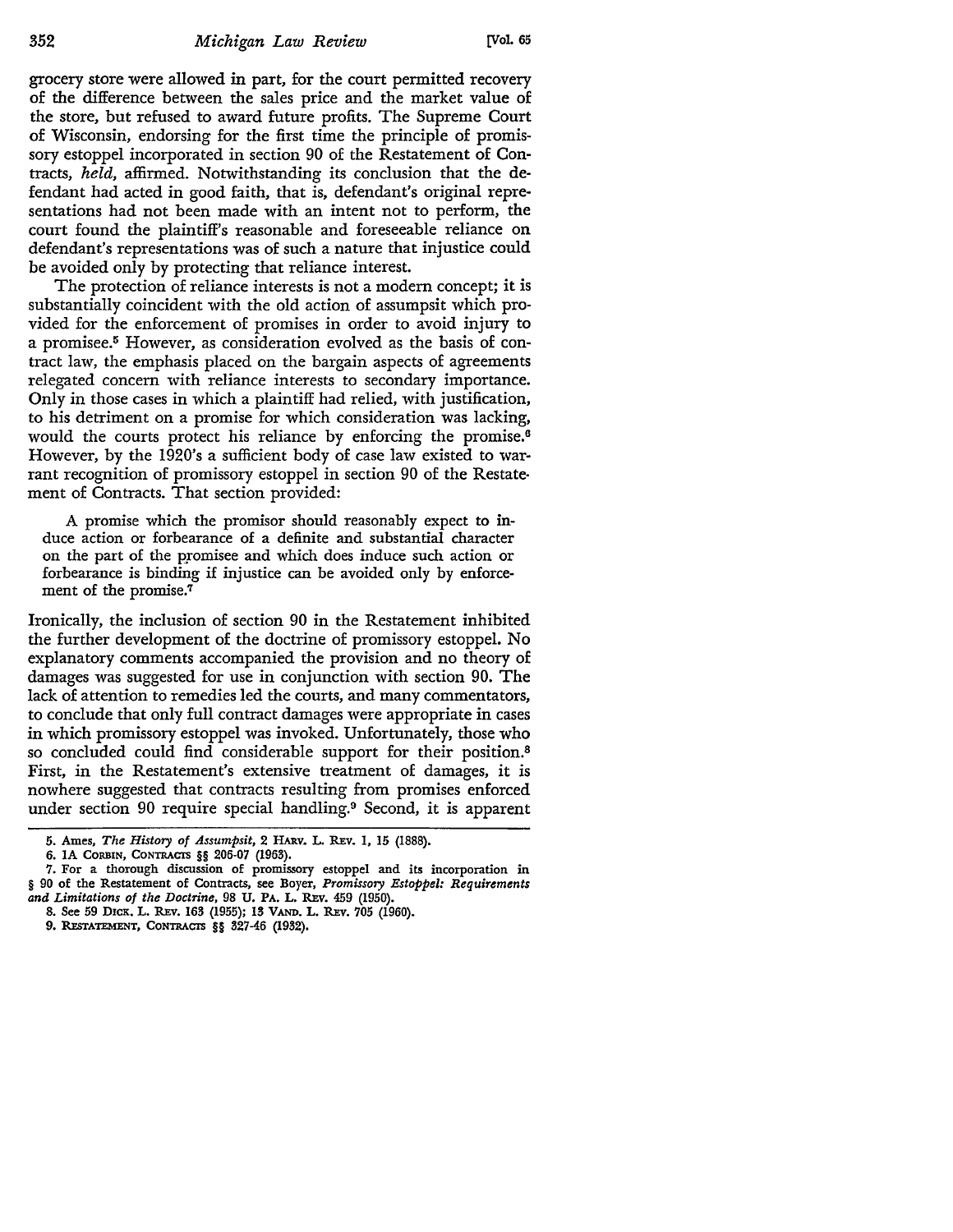that Professor Williston, the Reporter for the Restatement of Contracts, believed that full contract damages was the proper remedy under section 90.1° Finally, in the vast majority of cases in which the doctrine of promissory estoppel had previously been invoked, the relief granted was full enforcement of the promise.11

Although adherence to full contract damages was a tenable position, it evoked strong criticism because it prevented the extension of promissory estoppel to new, meritorious situations.12 The restriction on the use of the doctrine can be demonstrated by adding a hypothetical element to the factual setting of the principal case: assume that in addition to the damages suffered in reliance (\$3,000), the plaintiff could establish that had he executed a contract with the defendant, he would have received a one-year franchise and that his profits for that period would have been \$20,000. Consider the position of the court faced with plaintiff's claim under section 90. If relief were measured by full contract damages-which attempt to put the promisee in the same financial position he would have been in had the promise been fulfilled-to sustain the plaintiff's cause of action would be to hold the defendant, who had neither exhibited bad faith nor become contractually bound, liable not merely for the \$3,000 loss incurred through reliance, but for the lost profits of \$20,000 as well.<sup>13</sup> If the cause of action is dismissed, plaintiff's \$3,000 damages would go uncompensated. This "all-or-nothing" approach, which necessarily follows from the use of full contract damages, understandably made the courts hesitant to apply section 90 in such situations.

In the principal case, however, the court departed from the theory of damages traditionally associated with section 90 and employed a theory of damages that would appear to make promissory estoppel useful in many situations not heretofore considered to be within its ambit. In lieu of full contract damages, the court, attempting to return the promisee to his pre-promise status, awarded

12. Boyer, *Promissory Estoppel: Requirements and Limitations of the Doctrine,* 98 U. PA. L. R.Ev. 459, 492-96 (1950); Fuller &: Perdue, *The Reliance Interest in Contract Damages,* 46 YALE L.J. 373, 420 (1936); Shattuck, *supra* note 11, at 941-45. This is not to suggest, however, that the Restatement misrepresented the existing state of the law. See RESTATEMENT, CONTRACTS, Explanatory Notes § 90 (Off. Draft 1928). Rather, in attempting to correlate the diverse cases in which promissory estoppel had been employed, the Restatement unwittingly produced its deterrent effect.

13. The award for lost profits would, of course, be mitigated by the projected amount of plaintiff's earnings for the year in a different position.

<sup>10.</sup> **4 ALI** PROCEEDINGS app. 98-99 (1926).

<sup>11.</sup> The doctrine of promissory estoppel has been used primarily in the following settings: charitable subscriptions, parol promises to give land, gratuitous bailments, gratuitous agencies, bonus and pension plans, waivers, and rent reductions. Only in cases involving gratuitous bailments and agencies was the promiser held liable for the losses caused by reliance, rather than the value of his promised performance. See Shattuck, *Gratuitous Promises-A New Writ?*, 35 MICH. L. REV. 908, 915-18 (1937). For a discussion of the application of promissory estoppel to the above areas see Boyer, Promissory Estoppel: Principle From Precedent, 50 MICH. L. REV. 639 (1952).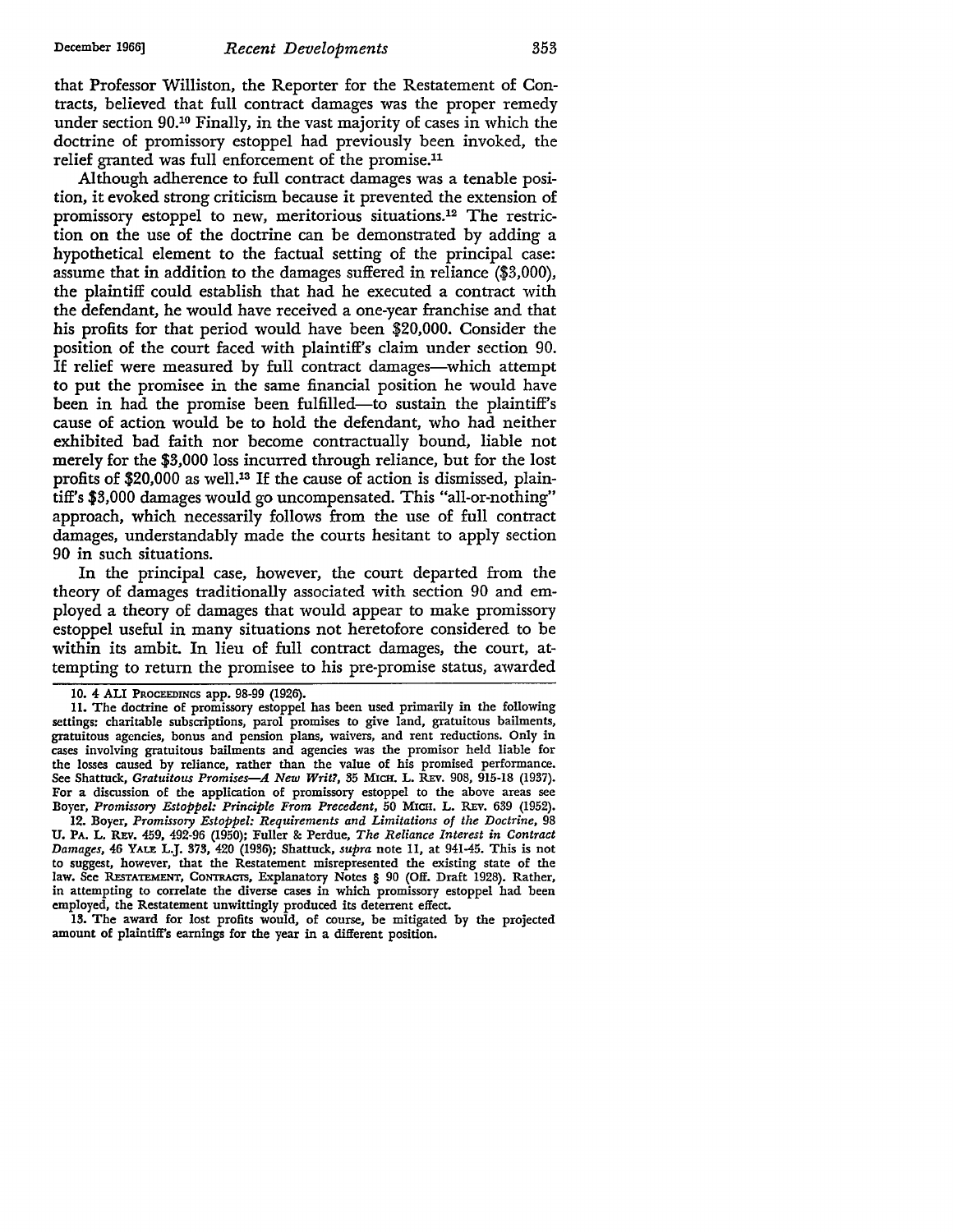damages measured solely by plaintiff's reliance.14 This expanded use of section 90 is not based upon a new approach to reliance nor upon a sophisticated appreciation of "justice," but rather on the court's willingness to adapt the relief to the situation at hand and ignore the "all-or-nothing" approach previously read into section 90. As the *Hoffman* court aptly stated:

Where damages are awarded in promissory estoppel instead of specifically enforcing the promisor's promise, they should be only such as in the opinion of the court are necessary to prevent injustice. Mechanical or rule of thumb approaches to the damage problem should be avoided.15

Utilization of this flexible approach to damages would enable a court confronted with the example described above to employ section 90 to recompense the plaintiff for his reliance losses, while ~bviating the necessity of granting future profits as well.

The reliance damages approach advocated in the principal case parallels the approach taken in the Tentative Draft of the Restatement of Contracts Second in which section 90 has been redefined<sup>16</sup> and explanatory comments have been added. As the Reporter's Note points out, the principal difference between the original Restatement and the Tentative Draft is the latter's recognition of "partial enforcement."<sup>17</sup> In a discussion of this change, it is explained that the same factors which bear on the propriety of giving any relief, should also affect the nature of the relief. The Tentative Draft continues: "In particular, relief may sometimes be limited to restitution or to damages or *specific relief measured* by *the extent of the promisee's reliance rather than* by *terms of the promise."18* 

14. For a general discussion of reliance damages see Fuller&: Perdue, *The Reliance Interest in Contract Damages* (pts. 1 &: 2), 46 YALE L.J. 52, 373 (1936).

15. Principal case at 701, 133 N.W.2d at 276.

16. RESTATEMENT (SECOND), CONTRACTS § 90 (Tent. Draft No. 2, 1965) [hereinafter cited as Tentative Draft] provides:

A promise which the promisor should reasonably expect to induce action or forbearance on the part of the promisee or a third person and which does induce such action or forbearance is binding if injustice can be avoided only by enforcement of the promise. The remedy granted for breach may be limited as justice requires.

17. Tentative Draft § 90. It should be noted that the use of the phrase "partial enforcement" may perpetuate the misunderstanding surrounding the use of § 90. In awarding reliance damages, the terms of the promise are not important except in determining whether reliance was justified. To award less than full contract damages is not necessarily to partially enforce the terms of the promise. The promise is the foundation for an action based on § 90, but once shown, it is not thereafter considered in awarding damages-plaintiff's reliance, not the terms of defendant's promise, are the measure of recovery. To attempt to reconcile the recovery in the principal case with the ill-chosen language on the Tentative Draft, one would have to describe the award made to the plaintiff as the granting of a partial franchisedefendant's promise having called for an entire franchise.

18. *Id.* § 90, comment e at 170. (Emphasis added.)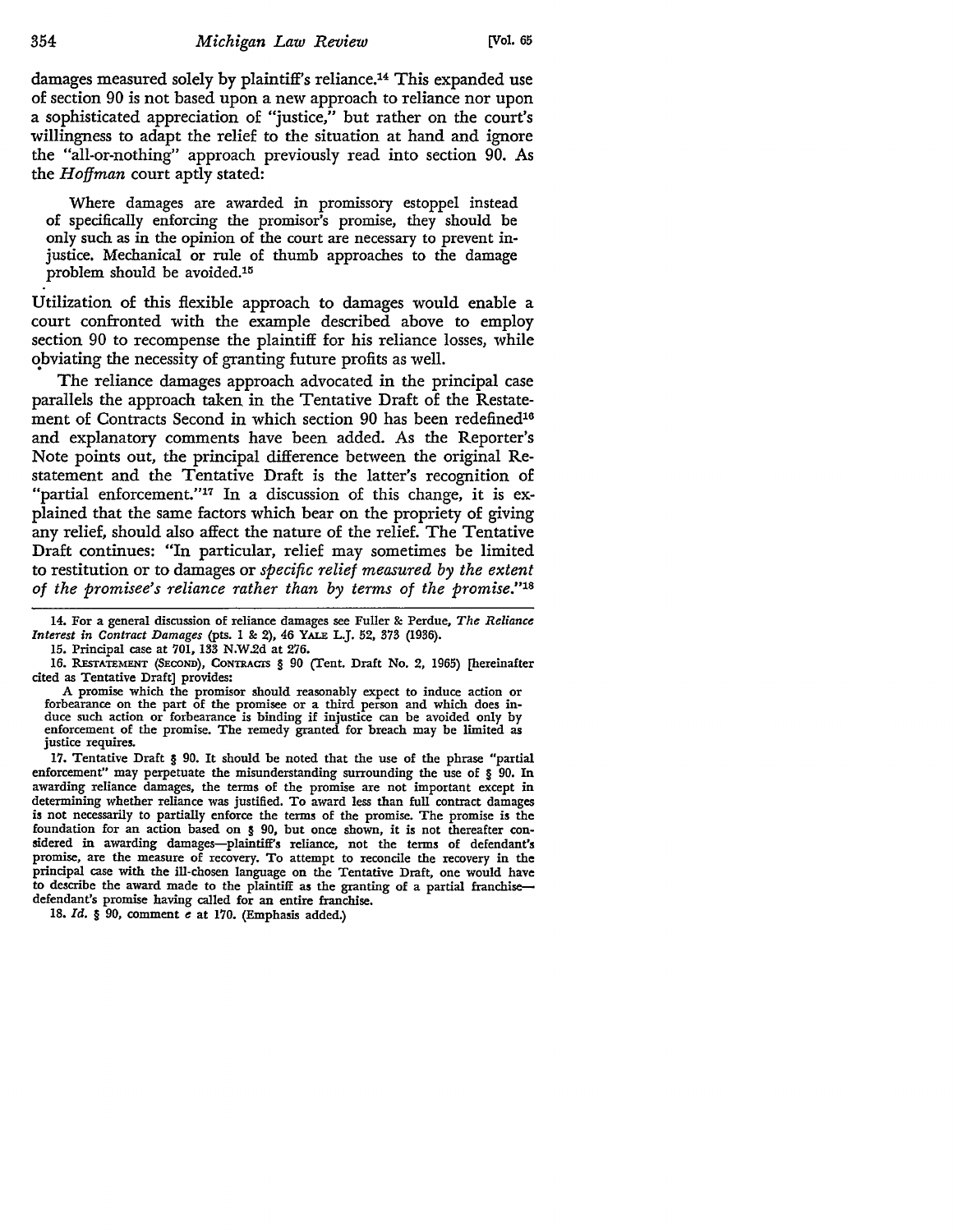The Tentative Draft also recognizes that the extent of reliance which is sufficient to serve as a basis for a cause of action for recovery may vary according to the type of situation involved. It suggests, for example, that promissory estoppel need not be applied in the same fashion in charitable subscription cases, where only minimal reliance is required and full contract damages are commonly awarded, and in situations like the principal case where more substantial reliance is requisite and reliance damages may fully compensate the plaintiff.19

In conjunction with the expanded use of promissory estoppel, there are several reasons why reliance damages should not be merely a possibility but should, in fact, be the favored form of relief with full contract damages the exception. First, the only basis for an estoppel action is the plaintiff's detrimental reliance, not his expectation of the promised performance. In other words, if the plaintiff in the principal case had not undergone a change of position no cause of action would have arisen, despite identical conduct by the defendant. Second, since the comments to section 90 of the Tentative Draft explicitly state that the section is based on a reliance theory, an award measured by reliance would seem to be indicated.20 When a party is compensated for damages incurred through reasonable reliance, it would seem that, in theory, the action coincides with one founded in tort;<sup>21</sup> the underlying rationale is that plaintiff's financial injury is the foreseeable result of the defendant's representations. The same theory which operates in parallel tort cases, where damages are awarded to the extent of plaintiff's reliance on defendant's misrepresentations, should therefore be applicable in cases where the representations are made in the course of contract negotiations. Third, the equities in cases like the principal case do not warrant recovery in excess of reliance damages. The plaintiff could have insisted upon a binding bilateral

19. *Id.* § 90, comment *b* at 166. The Tentative Draft also explicitly states that third parties are eligible for relief under § 90. Thus, in *Hoffman,* the court's decision to permit the husband and wife to recover as joint tenants of the bakery store is in accord with the theory of the Tentative Draft.

20. Seavey, *Reliance upon Gratuitous Promises or Other Conduct*, 64 HARV. L. REV. 913, 926 (1951). *But see* Comment, 48 YALE L.J. 1036 (1939).

21. See generally Kessler &: Fine, *Culpa in Contrahendo, Bargaining in Good Faith,*  and Freedom of Contract: A Comparative Study, 77 HARV. L. REV. 401 (1964), which explains that the genesis of tort analogy in contract negotiation settings is found in a paper published by Jhering in 1861 which discusses the German law on this subject. The article further points out that an action to recover damages suffered through reliance upon representations made during contract negotiations is classified as contractual in Germany because there the negligent causing of pecuniary harm is not recognized as the basis of an action in tort. Although in this country the trend has been toward allowing the type of tort action that Germany does not recognize, a history of reluctance on the part of the American judiciary to entertain such actions might account for their continuing contractual categorization here.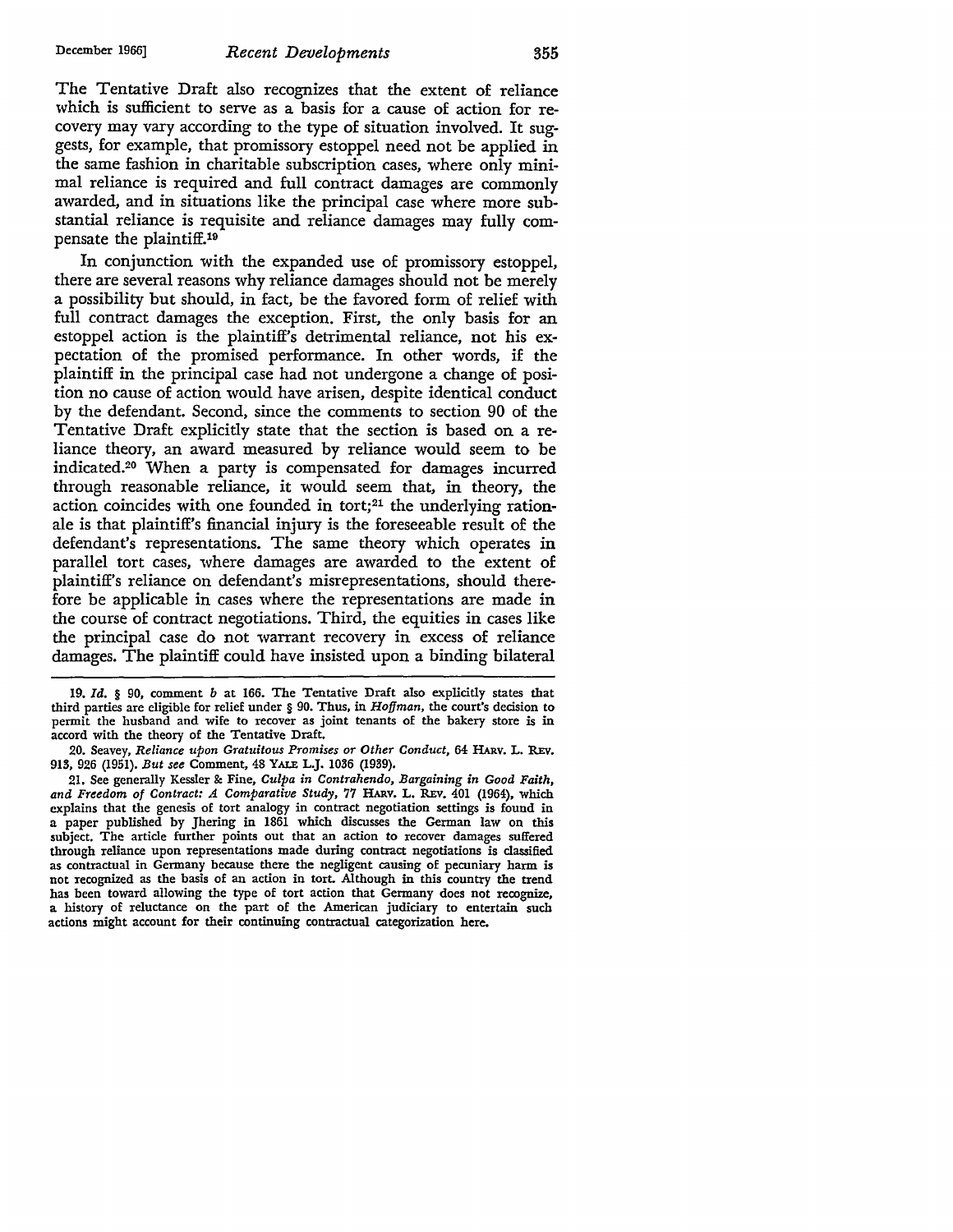agreement before he changed position; instead, he relied on representations made by the defendant in the negotiation stage when neither he nor the defendant were contractually bound. Unlike the plaintiff in a true breach of contract case, the plaintiff here did not subject himself to any contractual liabilities and therefore he seems far less deserving of full contract damages. Finally, reliance damages are free from the punitive element which might inhere in the full contract damages approach. With reference again to the hypothetical example described above, it would indeed smack of inequity if a defendant who without bad faith had induced \$3,000 of reliance losses were held liable for \$20,000 in full contract damages.

While reliance damages should therefore generally be the measure of relief, the presence of certain factors might justify the award of full contract damages. Some of the factors that should be considered in ascertaining the appropriate relief in a particular situation are the disparity between the amounts of recovery under the respective remedies, the substantiality of the plaintiff's reliance, the relative bargaining strengths of the parties, and the reasonableness of the reliance in light of the custom and form of the particular commercial setting. Professor Corbin goes so far as to recommend that

[T]he relative economic needs and capacities of the parties and the needs and interests of the promisor's dependents and creditors should be taken into consideration, particularly in determining the form of the remedy and the extent of the relief.22

Precedent seemingly exists for the award of full contract damages when bad faith on the part of the promisor is established. The importance of this element is highlighted in a comment in the Tentative Draft, in which *Goodman v. Dicker23* is contrasted with *Chrysler Corp. v. Quimby.24* In *Goodman,* the defendant mistakenly, but in good faith, advised plaintiff that he had been granted a franchise to sell radios and that an initial delivery of at least thirty radios was forthcoming. Without referring to section 90, the court permitted recovery of the money expended by the plaintiff, but disallowed the plaintiff's claim for lost profits on the sale of thirty radios.25 On the other hand, in *Chrysler,* where the plaintiff was promised renewal of an automobile franchise if he purchased all the outstanding stock in the franchise, the plaintiff was awarded lost profits as well as his reliance expenses, that is, full contract

<sup>22.</sup> IA CORBIN, CONTRACTS § 200, at 216-17 (1964 ed.); see Tentative Draft § 90, comment *b.* 

<sup>23. 169</sup> F.2d 684 (D.C. Cir. 1948).

<sup>24. 51</sup> Del. 264, 144 A.2d 123, *petition for reargument denied,* 51 Del. 295, 144 A.2d 885 (1958).

<sup>25.</sup> Cf. Terre Haute Brewing Co. v. Dugan, 102 F.2d 425 (8th Cir. 1939); Burridge v. Ace Storm Window Co., 69 Pa. D. & C. 184 (C.P. 1949).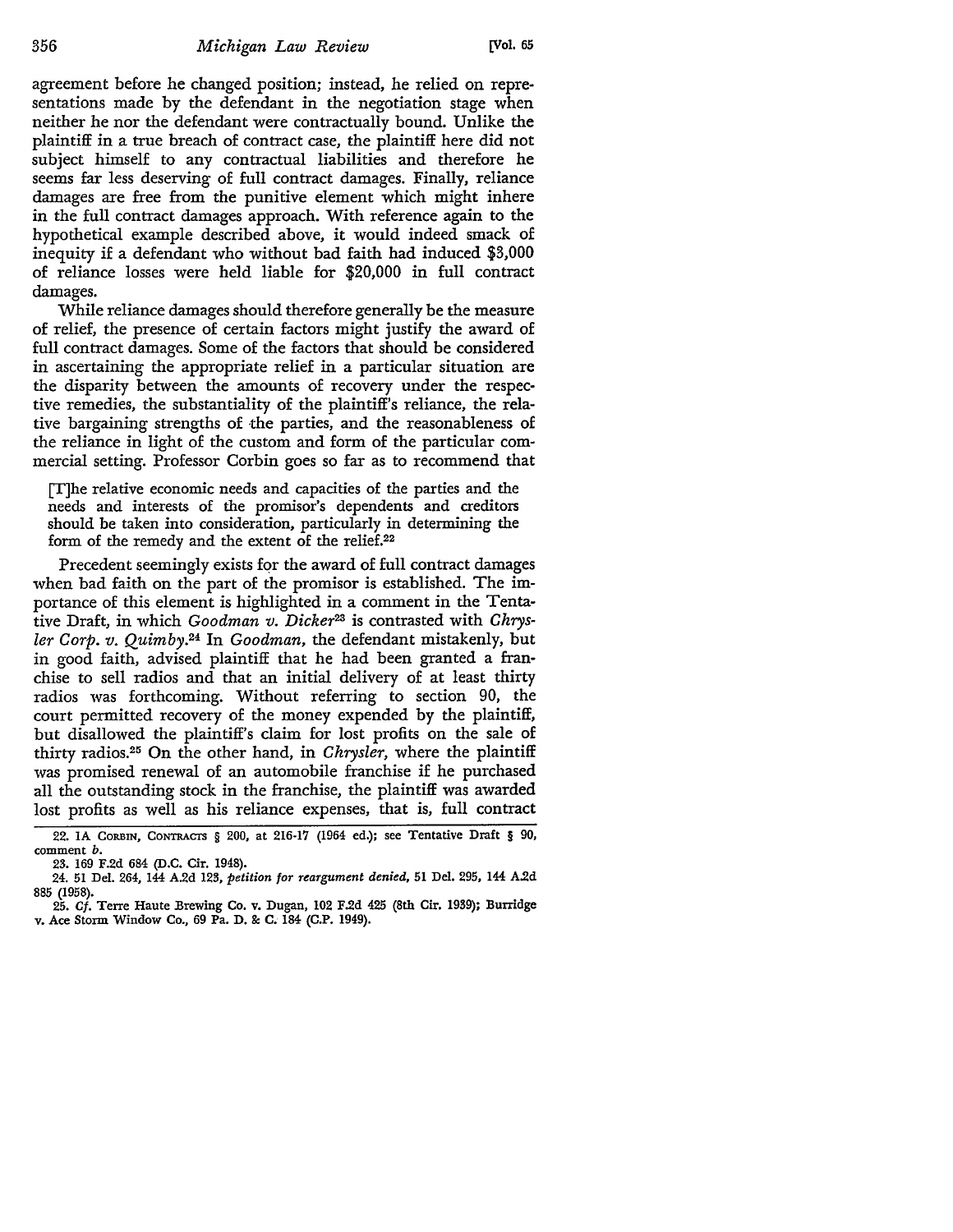damages, upon defendant's breach of his promise. While the two cases might appear inconsistent, a very real distinction exists; in *Chrysler* the promisor never intended to fulfill his promise, whereas in *Goodman* the element of deceit was lacking. Although Corbin makes no reference to the promisor's bad faith in his approbation of the *Chrysler* result,26 the Tentative Draft emphasizes the fact that the promisee was deliberately misinformed.27 Albeit *Chrysler* may not represent unassailable authority that full contract damages will necessarily follow a demonstration of bad faith; neither does it fortify the proposition that full contract damages are appropriate in good faith settings.<sup>28</sup>

Even when reliance damages are granted, a problem might arise with respect to the amount of the award. In the principal case, it will be remembered, the plaintiff sought recovery of the future profits he allegedly lost on the sale of his grocery store. Such profits are not identical to those awarded in the *Chrysler case,* for in *Chrysler* the profit was that which would have resulted had the defendant performed his promise, whereas in the principal case the grocery store profits were obviously unrelated to what the plaintiff would have realized had he acquired a Red Owl franchise. Since both parties in the principal case contemplated that the grocery store would be operated only on an interim basis, and that experience rather than profit was the motive, the court's decision to disallow future profits is seemingly correct. However, the court's allowance of recovery for the difference between the sales price and the market value of the store is questionable. Properly viewed, the purchase and sale of the store constitute a single transaction in preparation for the franchise. The consequence of the transaction was a net gain of \$500 and, therefore, no loss was incurred. Indeed, it is arguable that the \$500 should properly be deducted from plaintiff's final award.<sup>29</sup> The purpose of reliance damages—to put the plaintiff in a position comparable to the one he would have been in had there been no promise-is not served by awarding the plaintiff the difference between the sales price and market value of the

29. See 51 CORNELL L.Q. 351 n.l (1966).

<sup>26.</sup> IA CORBIN, CONTRACTS § 205, at 248-49 (1964 ed.).

<sup>27.</sup> Tentative Draft § 90, comment *e,* at 171.

<sup>28.</sup> In 51 CORNELL L.Q. 351 (1966), the commentator in explaining the court's unique application of § 90, stated that the court "apparently felt that Red Owl's negotiations had not been carried on in good faith." *Id.* at 356. That the plaintiff's reliance, not the defendant's state of mind, motivated the use of § 90 in *Hoffman*  can be seen in the principal case where the court stated:

Here, there is no evidence that would support a finding that Lukowitz (the Red Owl representative) made any of the promises, upon which plaintiff's claim is predicated, in bad faith with any present intent that they would not be fulfilled by Red Owl.

Principal case at 695, 133 N.W .2d at 273.